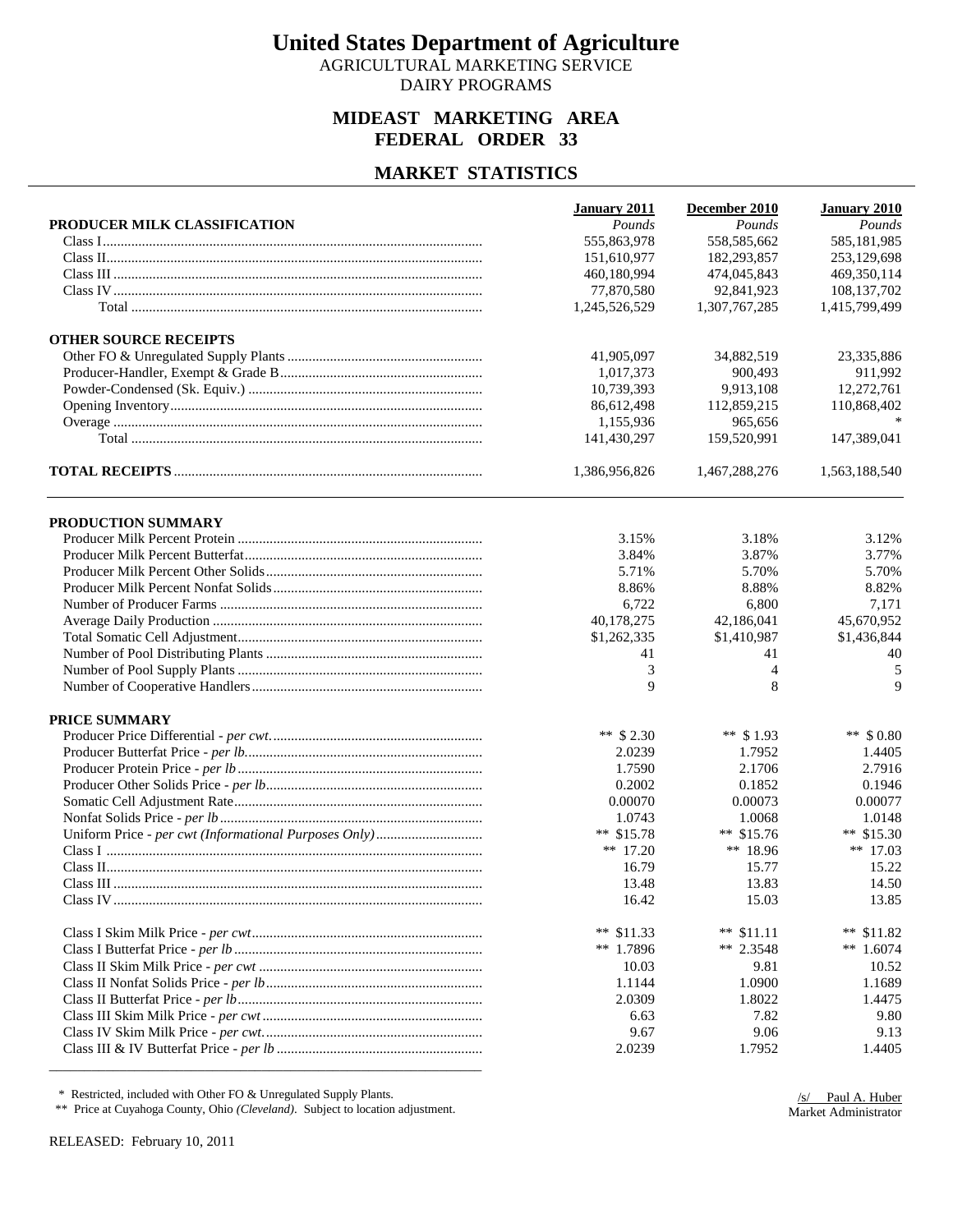AGRICULTURAL MARKETING SERVICE DAIRY PROGRAMS

### **MIDEAST MARKETING AREA FEDERAL ORDER 33**

#### **MARKET STATISTICS**

|                              | <b>February 2011</b> | <b>January 2011</b> | February 2010 |
|------------------------------|----------------------|---------------------|---------------|
| PRODUCER MILK CLASSIFICATION | Pounds               | Pounds              | Pounds        |
|                              | 503,815,803          | 555,863,978         | 546,619,297   |
|                              | 148,006,994          | 151,610,977         | 193,106,052   |
|                              | 484,724,768          | 460,180,994         | 430,409,573   |
|                              | 78,418,006           | 77,870,580          | 89,091,251    |
|                              | 1,214,965,571        | 1,245,526,529       | 1,259,226,173 |
| <b>OTHER SOURCE RECEIPTS</b> |                      |                     |               |
|                              | 35,205,627           | 41,905,097          | 31,664,602    |
|                              | 875,851              | 1,017,373           | 831,578       |
|                              | 10,197,722           | 10,739,393          | 10,842,969    |
|                              | 107,436,994          | 86,612,498          | 121,938,612   |
|                              | 457,540              | 1,155,936           | 36,827        |
|                              | 154, 173, 734        | 141,430,297         | 165,314,588   |
|                              | 1,369,139,305        | 1,386,956,826       | 1,424,540,761 |
| PRODUCTION SUMMARY           |                      |                     |               |
|                              | 3.12%                | 3.15%               | 3.10%         |
|                              | 3.80%                | 3.84%               | 3.73%         |
|                              | 5.72%                | 5.71%               | 5.70%         |
|                              | 8.84%                | 8.86%               | 8.80%         |
|                              | 6,667                | 6,722               | 7,006         |
|                              | 43,391,628           | 40,178,275          | 44,972,363    |
|                              | \$1,571,535          | \$1,262,335         | \$1,258,670   |
|                              | 41                   | 41                  | 41            |
|                              | 4                    | 3                   | 5             |
|                              | 9                    | 9                   | 9             |
| PRICE SUMMARY                |                      |                     |               |
|                              | $*$ \$ 0.68          | $*$ \$ 2.30         | $*$ \$1.10    |
|                              | 2.2967               | 2.0239              | 1.4404        |
|                              | 2.5586               | 1.7590              | 2.7066        |
|                              | 0.2310               | 0.2002              | 0.1992        |
|                              | 0.00087              | 0.00070             | 0.00076       |
|                              | 1.1930               | 1.0743              | 0.9043        |
|                              | $*$ \$17.68          | $*$ \$15.78         | $*$ \$15.38   |
|                              | $*17.89$             | $*17.20$            | $*16.84$      |
|                              | 17.97                | 16.79               | 15.65         |
|                              | 17.00                | 13.48               | 14.28         |
|                              | 18.40                | 16.42               | 12.90         |
|                              | $*$ \$11.57          | $*$ \$11.33         | $*$ \$12.27   |
|                              | $*1.9203$            | $*1.7896$           | $*1.4290$     |
|                              | 10.27                | 10.03               | 10.97         |
|                              | 1.1411               | 1.1144              | 1.2189        |
|                              | 2.3037               | 2.0309              | 1.4474        |
|                              | 9.29                 | 6.63                | 9.57          |
|                              | 10.74                | 9.67                | 8.14          |
|                              | 2.2967               | 2.0239              | 1.4404        |

\* Price at Cuyahoga County, Ohio *(Cleveland)*. Subject to location adjustment.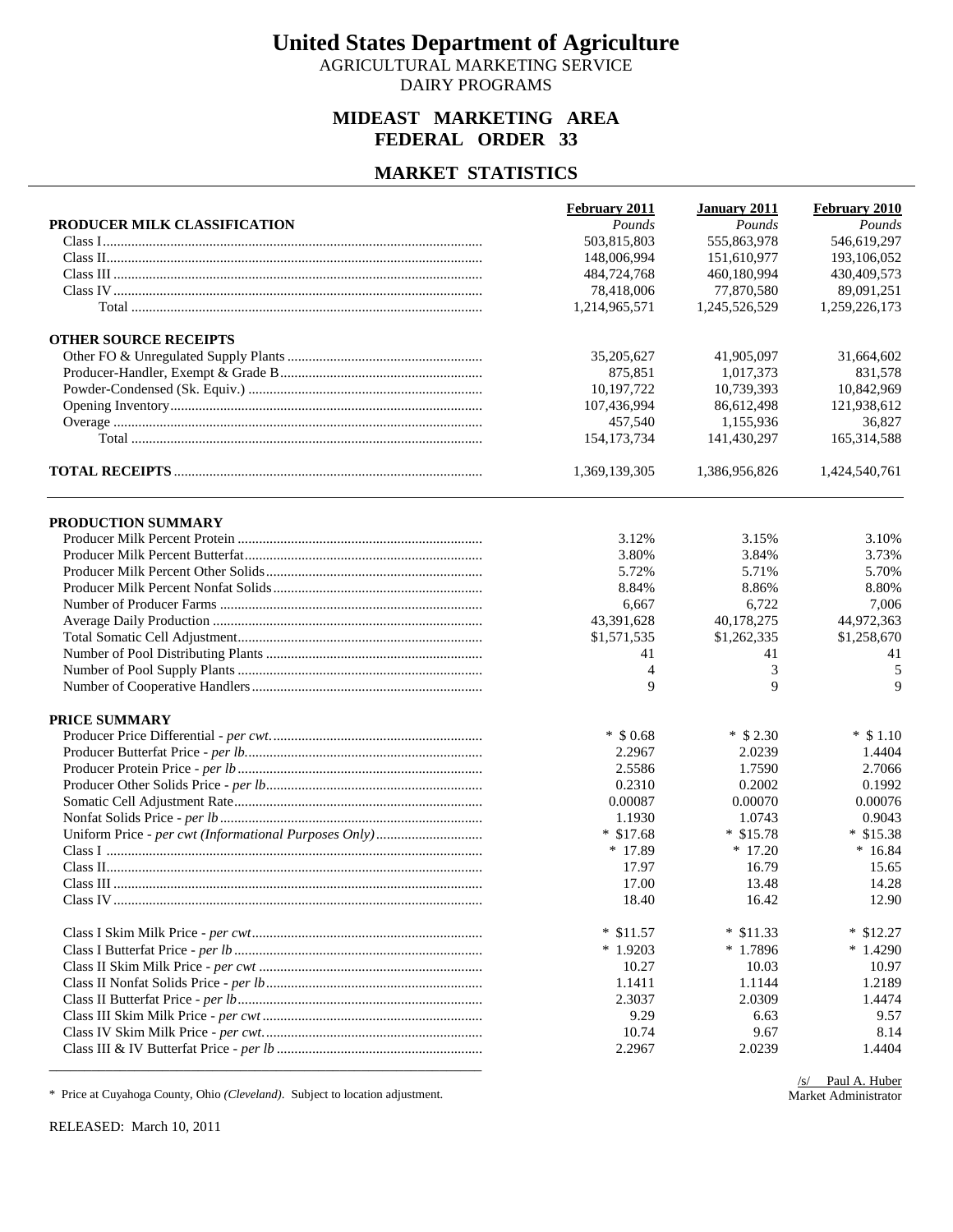AGRICULTURAL MARKETING SERVICE DAIRY PROGRAMS

### **MIDEAST MARKETING AREA FEDERAL ORDER 33**

#### **MARKET STATISTICS**

| 503,815,803<br>591,780,390<br>581,449,179<br>276,191,998<br>148,006,994<br>283,379,708<br>469,322,484<br>505,118,736<br>484,724,768<br>96,135,474<br>78,418,006<br>94,544,570<br>1,423,099,135<br>1,214,965,571<br>1,474,823,404<br><b>OTHER SOURCE RECEIPTS</b><br>40,579,442<br>34, 167, 738<br>35,205,627<br>1,033,068<br>938,070<br>875,851<br>14,211,498<br>10,197,722<br>16,050,261<br>114,325,740<br>107,436,994<br>120,614,985<br>120.823<br>457,540<br>163,763,869<br>178,277,756<br>154, 173, 734<br>1,586,863,004<br>1,369,139,305<br>1,653,101,160<br>PRODUCTION SUMMARY<br>3.09%<br>3.12%<br>3.06%<br>3.80%<br>3.76%<br>3.68%<br>5.72%<br>5.72%<br>5.71%<br>8.81%<br>8.84%<br>8.77%<br>6,971<br>6,667<br>7,027<br>45,906,424<br>43,391,628<br>47,574,949<br>\$2,145,683<br>\$1,571,535<br>\$1,317,618<br>40<br>41<br>41<br>$\overline{4}$<br>6<br>5<br>9<br>9<br>9<br>PRICE SUMMARY<br>** $$0.00$<br>** $$0.68$<br>** $$1.74$<br>2.2859<br>2.2967<br>1.5347<br>3.3024<br>2.5586<br>2.1311<br>0.2665<br>0.2310<br>0.1823<br>0.00068<br>0.00099<br>0.00087<br>1.3134<br>1.1930<br>0.8688<br>** $$19.40$<br>** $$17.68$<br>** $$14.52$<br>** 20.23<br>** 17.89<br>** $16.34$<br>17.97<br>18.83<br>14.46<br>19.40<br>17.00<br>12.78<br>19.41<br>18.40<br>12.92<br>** $$12.50$<br>** $$11.57$<br>**<br>\$11.60<br>** 2.3336<br>** $1.9203$<br>** $1.4715$<br>11.20<br>10.27<br>9.39<br>1.2444<br>1.1411<br>1.0433<br>2.2929<br>2.3037<br>1.5417<br>9.29<br>11.81<br>7.68<br>11.82<br>10.74<br>7.82<br>2.2859<br>2.2967<br>1.5347 |                              | March 2011 | February 2011 | <b>March 2010</b> |
|------------------------------------------------------------------------------------------------------------------------------------------------------------------------------------------------------------------------------------------------------------------------------------------------------------------------------------------------------------------------------------------------------------------------------------------------------------------------------------------------------------------------------------------------------------------------------------------------------------------------------------------------------------------------------------------------------------------------------------------------------------------------------------------------------------------------------------------------------------------------------------------------------------------------------------------------------------------------------------------------------------------------------------------------------------------------------------------------------------------------------------------------------------------------------------------------------------------------------------------------------------------------------------------------------------------------------------------------------------------------------------------------------------------------------------------------------------------------------------------------------------------------------------------|------------------------------|------------|---------------|-------------------|
|                                                                                                                                                                                                                                                                                                                                                                                                                                                                                                                                                                                                                                                                                                                                                                                                                                                                                                                                                                                                                                                                                                                                                                                                                                                                                                                                                                                                                                                                                                                                          | PRODUCER MILK CLASSIFICATION | Pounds     | Pounds        | Pounds            |
|                                                                                                                                                                                                                                                                                                                                                                                                                                                                                                                                                                                                                                                                                                                                                                                                                                                                                                                                                                                                                                                                                                                                                                                                                                                                                                                                                                                                                                                                                                                                          |                              |            |               |                   |
|                                                                                                                                                                                                                                                                                                                                                                                                                                                                                                                                                                                                                                                                                                                                                                                                                                                                                                                                                                                                                                                                                                                                                                                                                                                                                                                                                                                                                                                                                                                                          |                              |            |               |                   |
|                                                                                                                                                                                                                                                                                                                                                                                                                                                                                                                                                                                                                                                                                                                                                                                                                                                                                                                                                                                                                                                                                                                                                                                                                                                                                                                                                                                                                                                                                                                                          |                              |            |               |                   |
|                                                                                                                                                                                                                                                                                                                                                                                                                                                                                                                                                                                                                                                                                                                                                                                                                                                                                                                                                                                                                                                                                                                                                                                                                                                                                                                                                                                                                                                                                                                                          |                              |            |               |                   |
|                                                                                                                                                                                                                                                                                                                                                                                                                                                                                                                                                                                                                                                                                                                                                                                                                                                                                                                                                                                                                                                                                                                                                                                                                                                                                                                                                                                                                                                                                                                                          |                              |            |               |                   |
|                                                                                                                                                                                                                                                                                                                                                                                                                                                                                                                                                                                                                                                                                                                                                                                                                                                                                                                                                                                                                                                                                                                                                                                                                                                                                                                                                                                                                                                                                                                                          |                              |            |               |                   |
|                                                                                                                                                                                                                                                                                                                                                                                                                                                                                                                                                                                                                                                                                                                                                                                                                                                                                                                                                                                                                                                                                                                                                                                                                                                                                                                                                                                                                                                                                                                                          |                              |            |               |                   |
|                                                                                                                                                                                                                                                                                                                                                                                                                                                                                                                                                                                                                                                                                                                                                                                                                                                                                                                                                                                                                                                                                                                                                                                                                                                                                                                                                                                                                                                                                                                                          |                              |            |               |                   |
|                                                                                                                                                                                                                                                                                                                                                                                                                                                                                                                                                                                                                                                                                                                                                                                                                                                                                                                                                                                                                                                                                                                                                                                                                                                                                                                                                                                                                                                                                                                                          |                              |            |               |                   |
|                                                                                                                                                                                                                                                                                                                                                                                                                                                                                                                                                                                                                                                                                                                                                                                                                                                                                                                                                                                                                                                                                                                                                                                                                                                                                                                                                                                                                                                                                                                                          |                              |            |               |                   |
|                                                                                                                                                                                                                                                                                                                                                                                                                                                                                                                                                                                                                                                                                                                                                                                                                                                                                                                                                                                                                                                                                                                                                                                                                                                                                                                                                                                                                                                                                                                                          |                              |            |               |                   |
|                                                                                                                                                                                                                                                                                                                                                                                                                                                                                                                                                                                                                                                                                                                                                                                                                                                                                                                                                                                                                                                                                                                                                                                                                                                                                                                                                                                                                                                                                                                                          |                              |            |               |                   |
|                                                                                                                                                                                                                                                                                                                                                                                                                                                                                                                                                                                                                                                                                                                                                                                                                                                                                                                                                                                                                                                                                                                                                                                                                                                                                                                                                                                                                                                                                                                                          |                              |            |               |                   |
|                                                                                                                                                                                                                                                                                                                                                                                                                                                                                                                                                                                                                                                                                                                                                                                                                                                                                                                                                                                                                                                                                                                                                                                                                                                                                                                                                                                                                                                                                                                                          |                              |            |               |                   |
|                                                                                                                                                                                                                                                                                                                                                                                                                                                                                                                                                                                                                                                                                                                                                                                                                                                                                                                                                                                                                                                                                                                                                                                                                                                                                                                                                                                                                                                                                                                                          |                              |            |               |                   |
|                                                                                                                                                                                                                                                                                                                                                                                                                                                                                                                                                                                                                                                                                                                                                                                                                                                                                                                                                                                                                                                                                                                                                                                                                                                                                                                                                                                                                                                                                                                                          |                              |            |               |                   |
|                                                                                                                                                                                                                                                                                                                                                                                                                                                                                                                                                                                                                                                                                                                                                                                                                                                                                                                                                                                                                                                                                                                                                                                                                                                                                                                                                                                                                                                                                                                                          |                              |            |               |                   |
|                                                                                                                                                                                                                                                                                                                                                                                                                                                                                                                                                                                                                                                                                                                                                                                                                                                                                                                                                                                                                                                                                                                                                                                                                                                                                                                                                                                                                                                                                                                                          |                              |            |               |                   |
|                                                                                                                                                                                                                                                                                                                                                                                                                                                                                                                                                                                                                                                                                                                                                                                                                                                                                                                                                                                                                                                                                                                                                                                                                                                                                                                                                                                                                                                                                                                                          |                              |            |               |                   |
|                                                                                                                                                                                                                                                                                                                                                                                                                                                                                                                                                                                                                                                                                                                                                                                                                                                                                                                                                                                                                                                                                                                                                                                                                                                                                                                                                                                                                                                                                                                                          |                              |            |               |                   |
|                                                                                                                                                                                                                                                                                                                                                                                                                                                                                                                                                                                                                                                                                                                                                                                                                                                                                                                                                                                                                                                                                                                                                                                                                                                                                                                                                                                                                                                                                                                                          |                              |            |               |                   |
|                                                                                                                                                                                                                                                                                                                                                                                                                                                                                                                                                                                                                                                                                                                                                                                                                                                                                                                                                                                                                                                                                                                                                                                                                                                                                                                                                                                                                                                                                                                                          |                              |            |               |                   |
|                                                                                                                                                                                                                                                                                                                                                                                                                                                                                                                                                                                                                                                                                                                                                                                                                                                                                                                                                                                                                                                                                                                                                                                                                                                                                                                                                                                                                                                                                                                                          |                              |            |               |                   |
|                                                                                                                                                                                                                                                                                                                                                                                                                                                                                                                                                                                                                                                                                                                                                                                                                                                                                                                                                                                                                                                                                                                                                                                                                                                                                                                                                                                                                                                                                                                                          |                              |            |               |                   |
|                                                                                                                                                                                                                                                                                                                                                                                                                                                                                                                                                                                                                                                                                                                                                                                                                                                                                                                                                                                                                                                                                                                                                                                                                                                                                                                                                                                                                                                                                                                                          |                              |            |               |                   |
|                                                                                                                                                                                                                                                                                                                                                                                                                                                                                                                                                                                                                                                                                                                                                                                                                                                                                                                                                                                                                                                                                                                                                                                                                                                                                                                                                                                                                                                                                                                                          |                              |            |               |                   |
|                                                                                                                                                                                                                                                                                                                                                                                                                                                                                                                                                                                                                                                                                                                                                                                                                                                                                                                                                                                                                                                                                                                                                                                                                                                                                                                                                                                                                                                                                                                                          |                              |            |               |                   |
|                                                                                                                                                                                                                                                                                                                                                                                                                                                                                                                                                                                                                                                                                                                                                                                                                                                                                                                                                                                                                                                                                                                                                                                                                                                                                                                                                                                                                                                                                                                                          |                              |            |               |                   |
|                                                                                                                                                                                                                                                                                                                                                                                                                                                                                                                                                                                                                                                                                                                                                                                                                                                                                                                                                                                                                                                                                                                                                                                                                                                                                                                                                                                                                                                                                                                                          |                              |            |               |                   |
|                                                                                                                                                                                                                                                                                                                                                                                                                                                                                                                                                                                                                                                                                                                                                                                                                                                                                                                                                                                                                                                                                                                                                                                                                                                                                                                                                                                                                                                                                                                                          |                              |            |               |                   |
|                                                                                                                                                                                                                                                                                                                                                                                                                                                                                                                                                                                                                                                                                                                                                                                                                                                                                                                                                                                                                                                                                                                                                                                                                                                                                                                                                                                                                                                                                                                                          |                              |            |               |                   |
|                                                                                                                                                                                                                                                                                                                                                                                                                                                                                                                                                                                                                                                                                                                                                                                                                                                                                                                                                                                                                                                                                                                                                                                                                                                                                                                                                                                                                                                                                                                                          |                              |            |               |                   |
|                                                                                                                                                                                                                                                                                                                                                                                                                                                                                                                                                                                                                                                                                                                                                                                                                                                                                                                                                                                                                                                                                                                                                                                                                                                                                                                                                                                                                                                                                                                                          |                              |            |               |                   |
|                                                                                                                                                                                                                                                                                                                                                                                                                                                                                                                                                                                                                                                                                                                                                                                                                                                                                                                                                                                                                                                                                                                                                                                                                                                                                                                                                                                                                                                                                                                                          |                              |            |               |                   |
|                                                                                                                                                                                                                                                                                                                                                                                                                                                                                                                                                                                                                                                                                                                                                                                                                                                                                                                                                                                                                                                                                                                                                                                                                                                                                                                                                                                                                                                                                                                                          |                              |            |               |                   |
|                                                                                                                                                                                                                                                                                                                                                                                                                                                                                                                                                                                                                                                                                                                                                                                                                                                                                                                                                                                                                                                                                                                                                                                                                                                                                                                                                                                                                                                                                                                                          |                              |            |               |                   |
|                                                                                                                                                                                                                                                                                                                                                                                                                                                                                                                                                                                                                                                                                                                                                                                                                                                                                                                                                                                                                                                                                                                                                                                                                                                                                                                                                                                                                                                                                                                                          |                              |            |               |                   |
|                                                                                                                                                                                                                                                                                                                                                                                                                                                                                                                                                                                                                                                                                                                                                                                                                                                                                                                                                                                                                                                                                                                                                                                                                                                                                                                                                                                                                                                                                                                                          |                              |            |               |                   |
|                                                                                                                                                                                                                                                                                                                                                                                                                                                                                                                                                                                                                                                                                                                                                                                                                                                                                                                                                                                                                                                                                                                                                                                                                                                                                                                                                                                                                                                                                                                                          |                              |            |               |                   |
|                                                                                                                                                                                                                                                                                                                                                                                                                                                                                                                                                                                                                                                                                                                                                                                                                                                                                                                                                                                                                                                                                                                                                                                                                                                                                                                                                                                                                                                                                                                                          |                              |            |               |                   |
|                                                                                                                                                                                                                                                                                                                                                                                                                                                                                                                                                                                                                                                                                                                                                                                                                                                                                                                                                                                                                                                                                                                                                                                                                                                                                                                                                                                                                                                                                                                                          |                              |            |               |                   |
|                                                                                                                                                                                                                                                                                                                                                                                                                                                                                                                                                                                                                                                                                                                                                                                                                                                                                                                                                                                                                                                                                                                                                                                                                                                                                                                                                                                                                                                                                                                                          |                              |            |               |                   |
|                                                                                                                                                                                                                                                                                                                                                                                                                                                                                                                                                                                                                                                                                                                                                                                                                                                                                                                                                                                                                                                                                                                                                                                                                                                                                                                                                                                                                                                                                                                                          |                              |            |               |                   |
|                                                                                                                                                                                                                                                                                                                                                                                                                                                                                                                                                                                                                                                                                                                                                                                                                                                                                                                                                                                                                                                                                                                                                                                                                                                                                                                                                                                                                                                                                                                                          |                              |            |               |                   |

\* Restricted, included with Other FO & Unregulated Supply Plants.

\*\* Price at Cuyahoga County, Ohio *(Cleveland)*. Subject to location adjustment.

RELEASED: April 12, 2011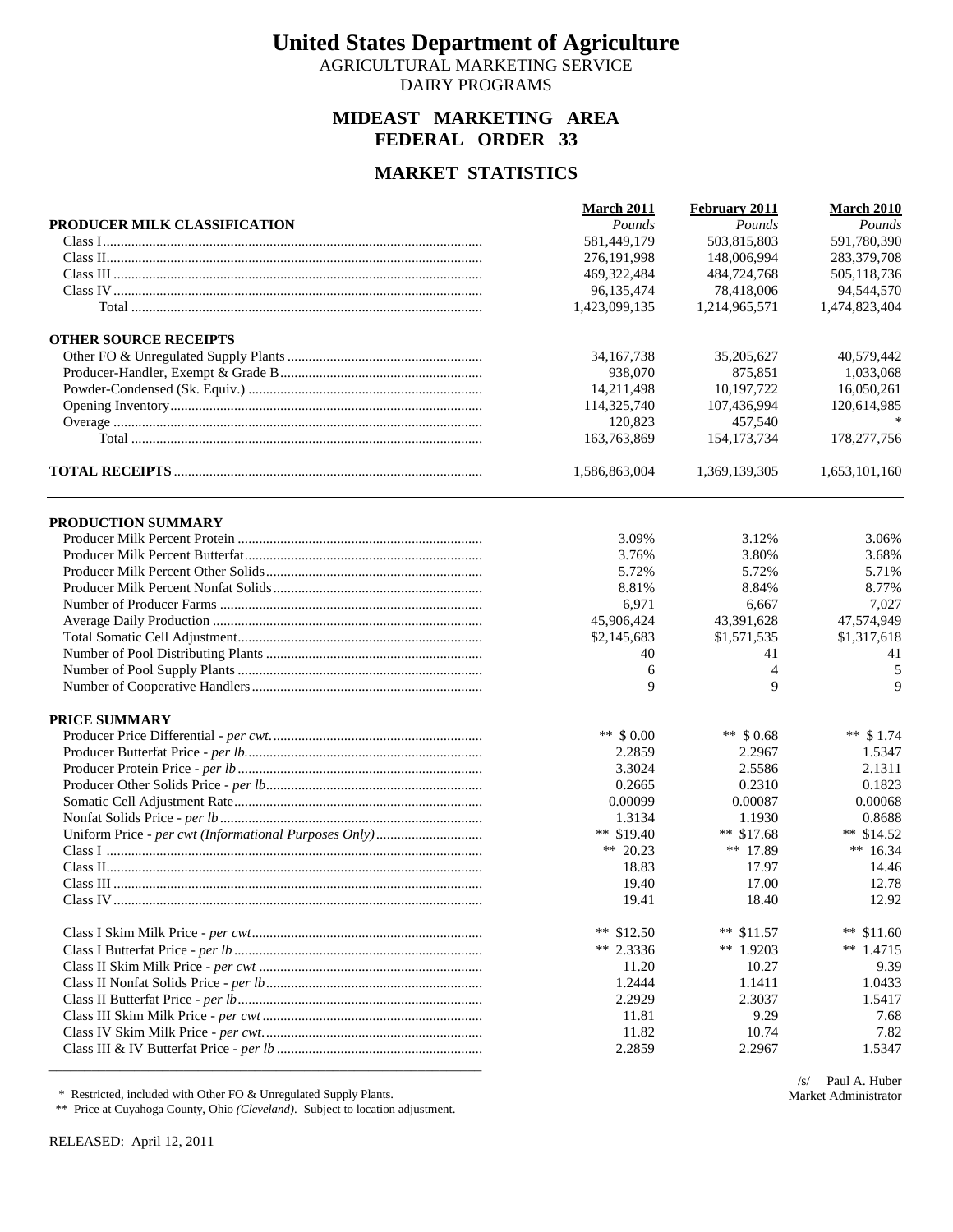AGRICULTURAL MARKETING SERVICE DAIRY PROGRAMS

### **MIDEAST MARKETING AREA FEDERAL ORDER 33**

#### **MARKET STATISTICS**

| PRODUCER MILK CLASSIFICATION | <b>April 2011</b><br>Pounds | <b>March 2011</b><br>Pounds | <b>April 2010</b><br>Pounds |
|------------------------------|-----------------------------|-----------------------------|-----------------------------|
|                              | 525,628,479                 | 581,449,179                 | 539,146,115                 |
|                              | 175,327,164                 | 276,191,998                 | 270,430,233                 |
|                              | 498,918,781                 | 469,322,484                 | 513,569,476                 |
|                              | 98,215,391                  | 96,135,474                  | 130,256,023                 |
|                              | 1,298,089,815               | 1,423,099,135               | 1,453,401,847               |
|                              |                             |                             |                             |
| <b>OTHER SOURCE RECEIPTS</b> |                             |                             |                             |
|                              | 31,519,148                  | 34, 167, 738                | 35,095,419                  |
|                              | 1,220,503                   | 938,070                     | 1,052,488                   |
|                              | 11,855,723                  | 14,211,498                  | 16,887,943                  |
|                              | 107, 103, 444               | 114,325,740                 | 100,112,664                 |
|                              | 171,802                     | 120,823                     | 16,932                      |
|                              | 151,870,620                 | 163,763,869                 | 153,165,446                 |
|                              | 1,449,960,435               | 1,586,863,004               | 1,606,567,293               |
| PRODUCTION SUMMARY           |                             |                             |                             |
|                              | 3.07%                       | 3.09%                       | 3.02%                       |
|                              | 3.72%                       | 3.76%                       | 3.61%                       |
|                              | 5.73%                       | 5.72%                       | 5.72%                       |
|                              | 8.80%                       | 8.81%                       | 8.74%                       |
|                              | 6,731                       | 6,971                       | 7,221                       |
|                              | 43,269,661                  | 45,906,424                  | 48,446,728                  |
|                              | \$1,640,547                 | \$2,145,683                 | \$1,338,956                 |
|                              | 41                          | 40                          | 41                          |
|                              | 4                           | 6                           | 5                           |
|                              | 8                           | 9                           | 10                          |
|                              |                             |                             |                             |
| PRICE SUMMARY                |                             |                             |                             |
|                              | $*$ \$ 2.32                 | $*$ \$ 0.00                 | $*$ \$1.11                  |
|                              | 2.2113                      | 2.2859                      | 1.5813                      |
|                              | 2.4984                      | 3.3024                      | 2.1449                      |
|                              | 0.2902                      | 0.2665                      | 0.1702                      |
|                              | 0.00085                     | 0.00099                     | 0.00069                     |
|                              | 1.3862                      | 1.3134                      | 0.9435                      |
|                              | $*$ \$19.19                 | $*$ \$19.40                 | $*$ \$14.03                 |
|                              | $* 21.43$                   | $*20.23$                    | $*15.22$                    |
|                              | 19.66                       | 18.83                       | 13.78                       |
|                              | 16.87                       | 19.40                       | 12.92                       |
|                              | 19.78                       | 19.41                       | 13.73                       |
|                              | $*$ \$13.94                 | $*$ \$12.50                 | $*$ \$10.19                 |
|                              | $*2.2783$                   | $*2.3336$                   | $*1.5379$                   |
|                              | 12.33                       | 11.20                       | 8.52                        |
|                              | 1.3700                      | 1.2444                      | 0.9467                      |
|                              | 2.2183                      | 2.2929                      | 1.5883                      |
|                              | 9.46                        | 11.81                       | 7.65                        |
|                              | 12.48                       | 11.82                       | 8.49                        |
|                              | 2.2113                      | 2.2859                      | 1.5813                      |
|                              |                             |                             |                             |

\* Price at Cuyahoga County, Ohio *(Cleveland)*. Subject to location adjustment.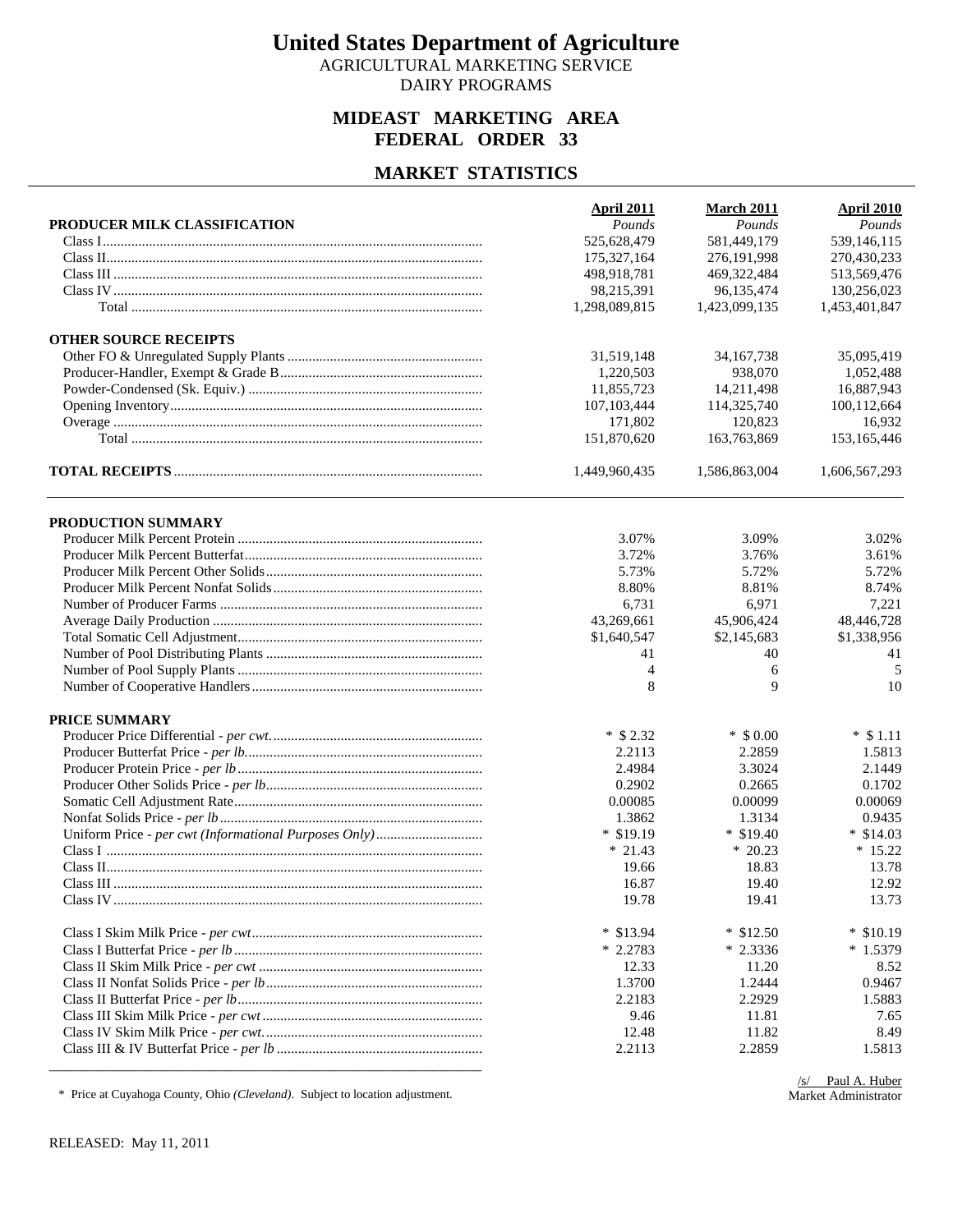AGRICULTURAL MARKETING SERVICE DAIRY PROGRAMS

### **MIDEAST MARKETING AREA FEDERAL ORDER 33**

#### **MARKET STATISTICS**

|                              | <b>May 2011</b> | <b>April 2011</b> | <b>May 2010</b> |
|------------------------------|-----------------|-------------------|-----------------|
| PRODUCER MILK CLASSIFICATION | Pounds          | Pounds            | Pounds          |
|                              | 518,594,728     | 525,628,479       | 525,555,650     |
|                              | 99,936,698      | 175,327,164       | 187,783,538     |
|                              | 512,684,638     | 498,918,781       | 553,840,281     |
|                              | 101,427,872     | 98,215,391        | 144,056,145     |
|                              | 1,232,643,936   | 1,298,089,815     | 1,411,235,614   |
| <b>OTHER SOURCE RECEIPTS</b> |                 |                   |                 |
|                              | 46,431,809      | 31,519,148        | 25, 202, 201    |
|                              | 1,026,585       | 1,220,503         | 1,442,270       |
|                              | 13,598,381      | 11,855,723        | 14,941,425      |
|                              | 90,772,798      | 107, 103, 444     | 91,688,160      |
|                              | *               | 171,802           |                 |
|                              | 151,829,573     | 151,870,620       | 133,274,056     |
|                              | 1,384,473,509   | 1,449,960,435     | 1,544,509,670   |
| PRODUCTION SUMMARY           |                 |                   |                 |
|                              | 3.02%           | 3.07%             | 2.99%           |
|                              | 3.65%           | 3.72%             | 3.58%           |
|                              | 5.74%           | 5.73%             | 5.73%           |
|                              | 8.76%           | 8.80%             | 8.72%           |
|                              | 6,716           | 6,731             | 7,151           |
|                              | 39,762,708      | 43,269,661        | 45,523,729      |
|                              | \$1,426,611     | \$1,640,547       | \$1,366,045     |
|                              | 39              | 41                | 40              |
|                              | $\overline{c}$  | $\overline{4}$    | 3               |
|                              | 9               | 8                 | 9               |
| PRICE SUMMARY                |                 |                   |                 |
|                              | ** $$2.82$      | ** $$2.32$        | ** $$1.38$      |
|                              | 2.2497          | 2.2113            | 1.7058          |
|                              | 2.3133          | 2.4984            | 2.1523          |
|                              | 0.3026          | 0.2902            | 0.1704          |
|                              | 0.00083         | 0.00085           | 0.00071         |
|                              | 1.4298          | 1.3862            | 1.0734          |
|                              | ** $$19.34$     | ** $$19.19$       | ** $$14.76$     |
|                              | ** 21.75        | ** 21.43          | ** 15.80        |
|                              | 20.63           | 19.66             | 14.90           |
|                              | 16.52           | 16.87             | 13.38           |
|                              | 20.29           | 19.78             | 15.29           |
|                              | ** $$14.49$     | ** $$13.94$       | ** $$10.53$     |
|                              | ** 2.2184       | ** 2.2783         | ** $1.6120$     |
|                              | 13.19           | 12.33             | 9.23            |
|                              | 1.4656          | 1.3700            | 1.0256          |
|                              | 2.2567          | 2.2183            | 1.7128          |
|                              | 8.96            | 9.46              | 7.68            |
|                              | 12.87           | 12.48             | 9.66            |
|                              | 2.2497          | 2.2113            | 1.7058          |

\* Restricted, included with Other FO & Unregulated Supply Plants.

\*\* Price at Cuyahoga County, Ohio *(Cleveland)*. Subject to location adjustment.

RELEASED: June 10, 2011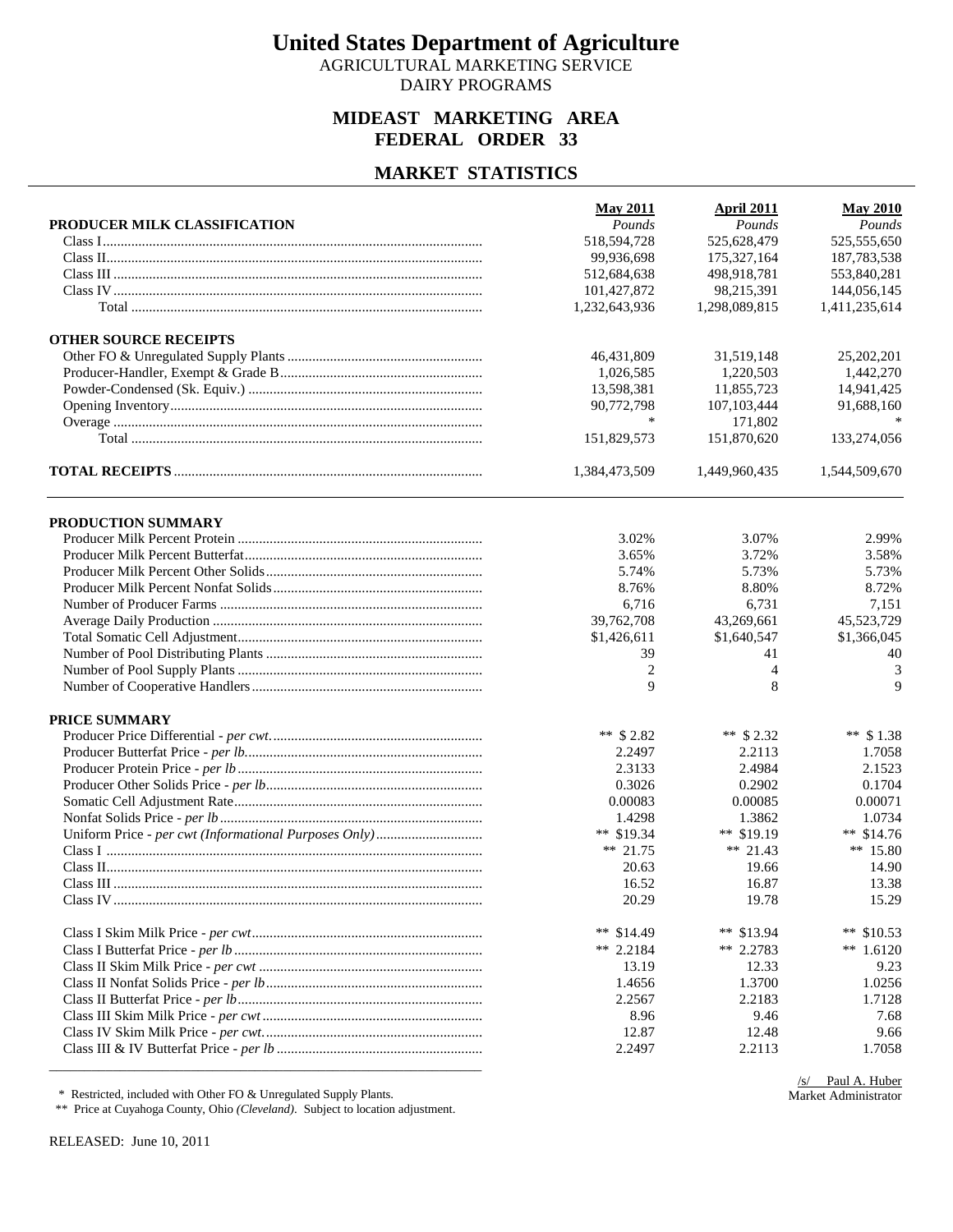AGRICULTURAL MARKETING SERVICE DAIRY PROGRAMS

### **MIDEAST MARKETING AREA FEDERAL ORDER 33**

#### **MARKET STATISTICS**

| PRODUCER MILK CLASSIFICATION | <b>June 2011</b><br>Pounds | <b>May 2011</b><br>Pounds | <b>June 2010</b><br>Pounds |
|------------------------------|----------------------------|---------------------------|----------------------------|
|                              | 466, 463, 347              | 518,594,728               | 480,149,091                |
|                              | 135,735,351                | 99.936.698                | 209,780,735                |
|                              | 555,936,321                | 512,684,638               | 507,390,303                |
|                              | 125,412,952                | 101,427,872               | 123,896,799                |
|                              | 1,283,547,971              | 1,232,643,936             | 1,321,216,928              |
|                              |                            |                           |                            |
| <b>OTHER SOURCE RECEIPTS</b> |                            |                           |                            |
|                              | 27,442,289                 | 46,431,809                | 26,988,512                 |
|                              | 804,486                    | 1,026,585                 | 1,352,817                  |
|                              | 14,420,438                 | 13,598,381                | 16,954,406                 |
|                              | 87,024,428                 | 90,772,798                | 108,256,454                |
|                              | 101,768                    | ∗                         | 23,996                     |
|                              | 129,793,409                | 151,829,573               | 153,576,185                |
|                              | 1,413,341,380              | 1,384,473,509             | 1,474,793,113              |
| PRODUCTION SUMMARY           |                            |                           |                            |
|                              | 2.97%                      | 3.02%                     | 2.94%                      |
|                              | 3.57%                      | 3.65%                     | 3.51%                      |
|                              | 5.73%                      | 5.74%                     | 5.72%                      |
|                              | 8.70%                      | 8.76%                     | 8.66%                      |
|                              | 6,791                      | 6,716                     | 7,028                      |
|                              | 42,784,932                 | 39,762,708                | 44,040,564                 |
|                              | \$1,480,270                | \$1,426,611               | \$1,072,492                |
|                              | 39                         | 39                        | 40                         |
|                              | 3                          | $\overline{c}$            |                            |
|                              | 9                          | 9                         | 5<br>7                     |
|                              |                            |                           |                            |
| PRICE SUMMARY                |                            |                           |                            |
|                              | ** $$1.69$                 | ** $$2.82$                | ** $$1.98$                 |
|                              | 2.3702                     | 2.2497                    | 1.7234                     |
|                              | 2.9807                     | 2.3133                    | 2.2040                     |
|                              | 0.3339                     | 0.3026                    | 0.1748                     |
|                              | 0.00095                    | 0.00083                   | 0.00072                    |
|                              | 1.4694                     | 1.4298                    | 1.0843                     |
|                              | ** $$20.80$                | ** $$19.34$               | ** $$15.60$                |
|                              | ** 22.32                   | ** $21.75$                | ** $17.28$                 |
|                              | 21.37                      | 20.63                     | 16.01                      |
|                              | 19.11                      | 16.52                     | 13.62                      |
|                              | 21.05                      | 20.29                     | 15.45                      |
|                              |                            |                           |                            |
|                              | ** \$14.82                 | ** $$14.49$               | ** $$11.61$                |
|                              | ** 2.2900                  | ** 2.2184                 | ** $1.7355$                |
|                              | 13.52                      | 13.19                     | 10.31                      |
|                              | 1.5022                     | 1.4656                    | 1.1456                     |
|                              | 2.3772                     | 2.2567                    | 1.7304                     |
|                              | 11.21                      | 8.96                      | 7.86                       |
|                              | 13.22                      | 12.87                     | 9.76                       |
|                              | 2.3702                     | 2.2497                    | 1.7234                     |
|                              |                            |                           |                            |

\* Restricted, included with Other FO & Unregulated Supply Plants.

\*\* Price at Cuyahoga County, Ohio *(Cleveland)*. Subject to location adjustment.

RELEASED: July 12, 2011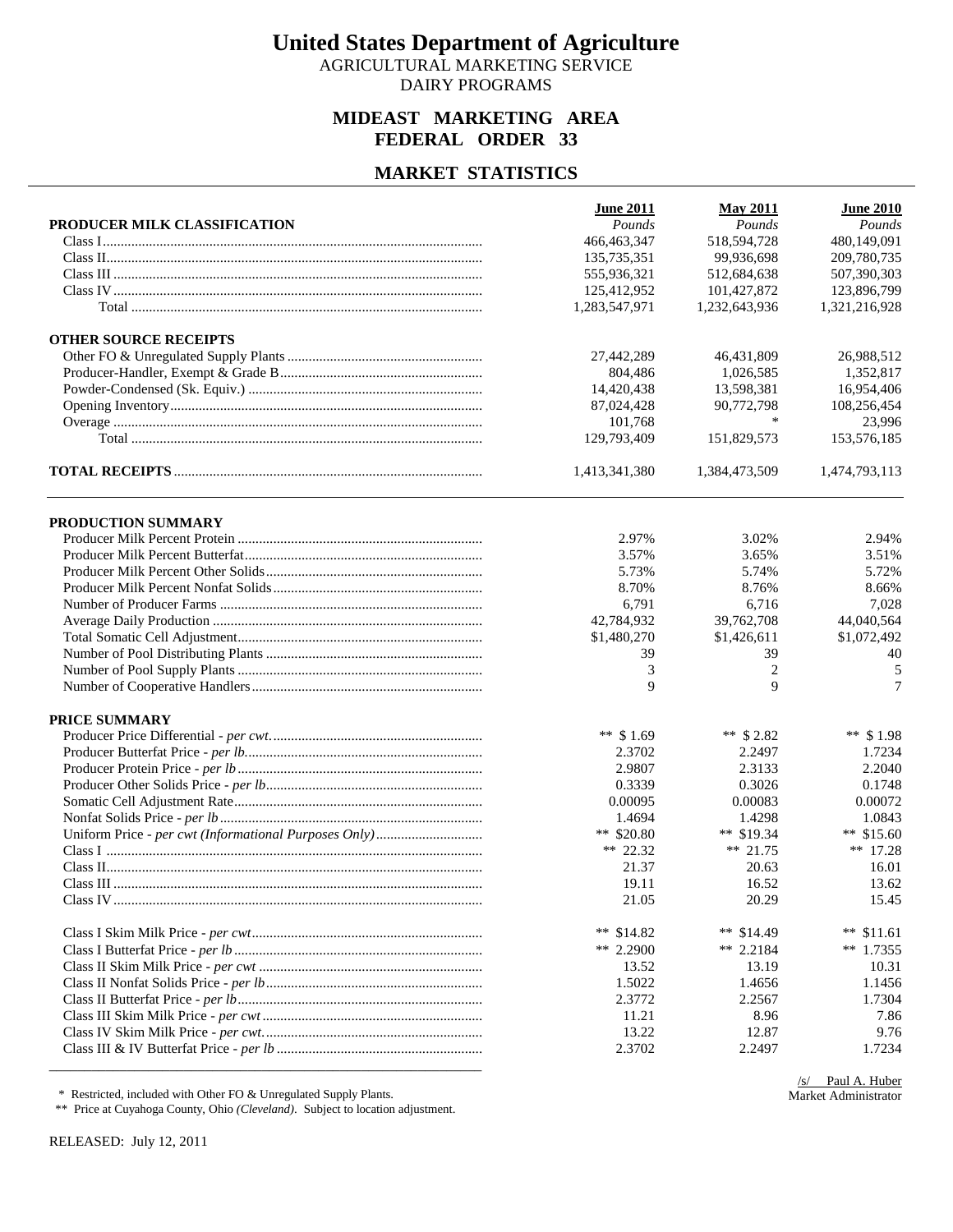AGRICULTURAL MARKETING SERVICE DAIRY PROGRAMS

### **MIDEAST MARKETING AREA FEDERAL ORDER 33**

#### **MARKET STATISTICS**

| Pounds<br>Pounds<br>PRODUCER MILK CLASSIFICATION<br>474,222,505<br>466, 463, 347<br>506,431,790<br>263,443,467<br>135,735,351<br>170,191,040<br>555,936,321<br>521,407,404<br>529,004,695<br>133,329,361<br>125,412,952<br>1,400,000,028<br>1,283,547,971<br>1,277,590,289<br><b>OTHER SOURCE RECEIPTS</b><br>21,168,601<br>27,442,289<br>804,486<br>833.464<br>13,814,961<br>14.420.438<br>71,314,030<br>87,024,428<br>70,084<br>101,768<br>107,201,140<br>129,793,409<br>146,775,238<br>1,507,201,168<br>1,413,341,380<br>1,424,365,527 | Pounds<br>79,560,055<br>36,804,040<br>1,119,767<br>15.834.031<br>93,003,363<br>14,037 |
|-------------------------------------------------------------------------------------------------------------------------------------------------------------------------------------------------------------------------------------------------------------------------------------------------------------------------------------------------------------------------------------------------------------------------------------------------------------------------------------------------------------------------------------------|---------------------------------------------------------------------------------------|
|                                                                                                                                                                                                                                                                                                                                                                                                                                                                                                                                           |                                                                                       |
|                                                                                                                                                                                                                                                                                                                                                                                                                                                                                                                                           |                                                                                       |
|                                                                                                                                                                                                                                                                                                                                                                                                                                                                                                                                           |                                                                                       |
|                                                                                                                                                                                                                                                                                                                                                                                                                                                                                                                                           |                                                                                       |
|                                                                                                                                                                                                                                                                                                                                                                                                                                                                                                                                           |                                                                                       |
|                                                                                                                                                                                                                                                                                                                                                                                                                                                                                                                                           |                                                                                       |
|                                                                                                                                                                                                                                                                                                                                                                                                                                                                                                                                           |                                                                                       |
|                                                                                                                                                                                                                                                                                                                                                                                                                                                                                                                                           |                                                                                       |
|                                                                                                                                                                                                                                                                                                                                                                                                                                                                                                                                           |                                                                                       |
|                                                                                                                                                                                                                                                                                                                                                                                                                                                                                                                                           |                                                                                       |
|                                                                                                                                                                                                                                                                                                                                                                                                                                                                                                                                           |                                                                                       |
|                                                                                                                                                                                                                                                                                                                                                                                                                                                                                                                                           |                                                                                       |
|                                                                                                                                                                                                                                                                                                                                                                                                                                                                                                                                           |                                                                                       |
|                                                                                                                                                                                                                                                                                                                                                                                                                                                                                                                                           |                                                                                       |
| PRODUCTION SUMMARY                                                                                                                                                                                                                                                                                                                                                                                                                                                                                                                        |                                                                                       |
| 2.93%<br>2.97%                                                                                                                                                                                                                                                                                                                                                                                                                                                                                                                            | 2.92%                                                                                 |
| 3.54%<br>3.57%                                                                                                                                                                                                                                                                                                                                                                                                                                                                                                                            | 3.49%                                                                                 |
| 5.71%<br>5.73%                                                                                                                                                                                                                                                                                                                                                                                                                                                                                                                            | 5.71%                                                                                 |
| 8.70%<br>8.64%                                                                                                                                                                                                                                                                                                                                                                                                                                                                                                                            | 8.63%                                                                                 |
| 6,743<br>6,791                                                                                                                                                                                                                                                                                                                                                                                                                                                                                                                            | 6,681                                                                                 |
| 45,161,291<br>42,784,932                                                                                                                                                                                                                                                                                                                                                                                                                                                                                                                  | 41,212,590                                                                            |
| \$1,538,889<br>\$1,480,270                                                                                                                                                                                                                                                                                                                                                                                                                                                                                                                | \$898,885                                                                             |
| 39<br>39                                                                                                                                                                                                                                                                                                                                                                                                                                                                                                                                  | 40                                                                                    |
| 3<br>5                                                                                                                                                                                                                                                                                                                                                                                                                                                                                                                                    | 3                                                                                     |
| 9<br>9                                                                                                                                                                                                                                                                                                                                                                                                                                                                                                                                    | 8                                                                                     |
| PRICE SUMMARY                                                                                                                                                                                                                                                                                                                                                                                                                                                                                                                             |                                                                                       |
| $*$ \$ 0.52<br>$*$ \$ 1.69                                                                                                                                                                                                                                                                                                                                                                                                                                                                                                                | $*$ \$ 2.38                                                                           |
| 2.2511<br>2.3702                                                                                                                                                                                                                                                                                                                                                                                                                                                                                                                          | 1.8964                                                                                |
| 3.8292<br>2.9807                                                                                                                                                                                                                                                                                                                                                                                                                                                                                                                          | 2.0515                                                                                |
| 0.3608<br>0.3339                                                                                                                                                                                                                                                                                                                                                                                                                                                                                                                          | 0.1700                                                                                |
| 0.00106<br>0.00095                                                                                                                                                                                                                                                                                                                                                                                                                                                                                                                        | 0.00073                                                                               |
| 1.4694<br>1.4336                                                                                                                                                                                                                                                                                                                                                                                                                                                                                                                          | 1.0493                                                                                |
| $*$ \$20.80<br>$*$ \$21.91                                                                                                                                                                                                                                                                                                                                                                                                                                                                                                                | $*$ \$16.12                                                                           |
| $*23.03$<br>$*22.32$                                                                                                                                                                                                                                                                                                                                                                                                                                                                                                                      | $*17.66$                                                                              |
| 21.29<br>21.37                                                                                                                                                                                                                                                                                                                                                                                                                                                                                                                            | 17.10                                                                                 |
| 21.39<br>19.11                                                                                                                                                                                                                                                                                                                                                                                                                                                                                                                            | 13.74                                                                                 |
| 20.33<br>21.05                                                                                                                                                                                                                                                                                                                                                                                                                                                                                                                            | 15.75                                                                                 |
| $*$ \$15.17<br>$*$ \$14.82                                                                                                                                                                                                                                                                                                                                                                                                                                                                                                                | $*$ \$12.12                                                                           |
| $*2.3970$<br>$*2.2900$                                                                                                                                                                                                                                                                                                                                                                                                                                                                                                                    | $*1.7039$                                                                             |
| 13.87<br>13.52                                                                                                                                                                                                                                                                                                                                                                                                                                                                                                                            | 10.82                                                                                 |
| 1.5411<br>1.5022                                                                                                                                                                                                                                                                                                                                                                                                                                                                                                                          | 1.2022                                                                                |
| 2.2581<br>2.3772                                                                                                                                                                                                                                                                                                                                                                                                                                                                                                                          | 1.9034                                                                                |
| 11.21<br>14.00                                                                                                                                                                                                                                                                                                                                                                                                                                                                                                                            | 7.36                                                                                  |
| 13.22<br>12.90                                                                                                                                                                                                                                                                                                                                                                                                                                                                                                                            | 9.44                                                                                  |
| 2.2511<br>2.3702                                                                                                                                                                                                                                                                                                                                                                                                                                                                                                                          | 1.8964                                                                                |

\* Price at Cuyahoga County, Ohio *(Cleveland)*. Subject to location adjustment.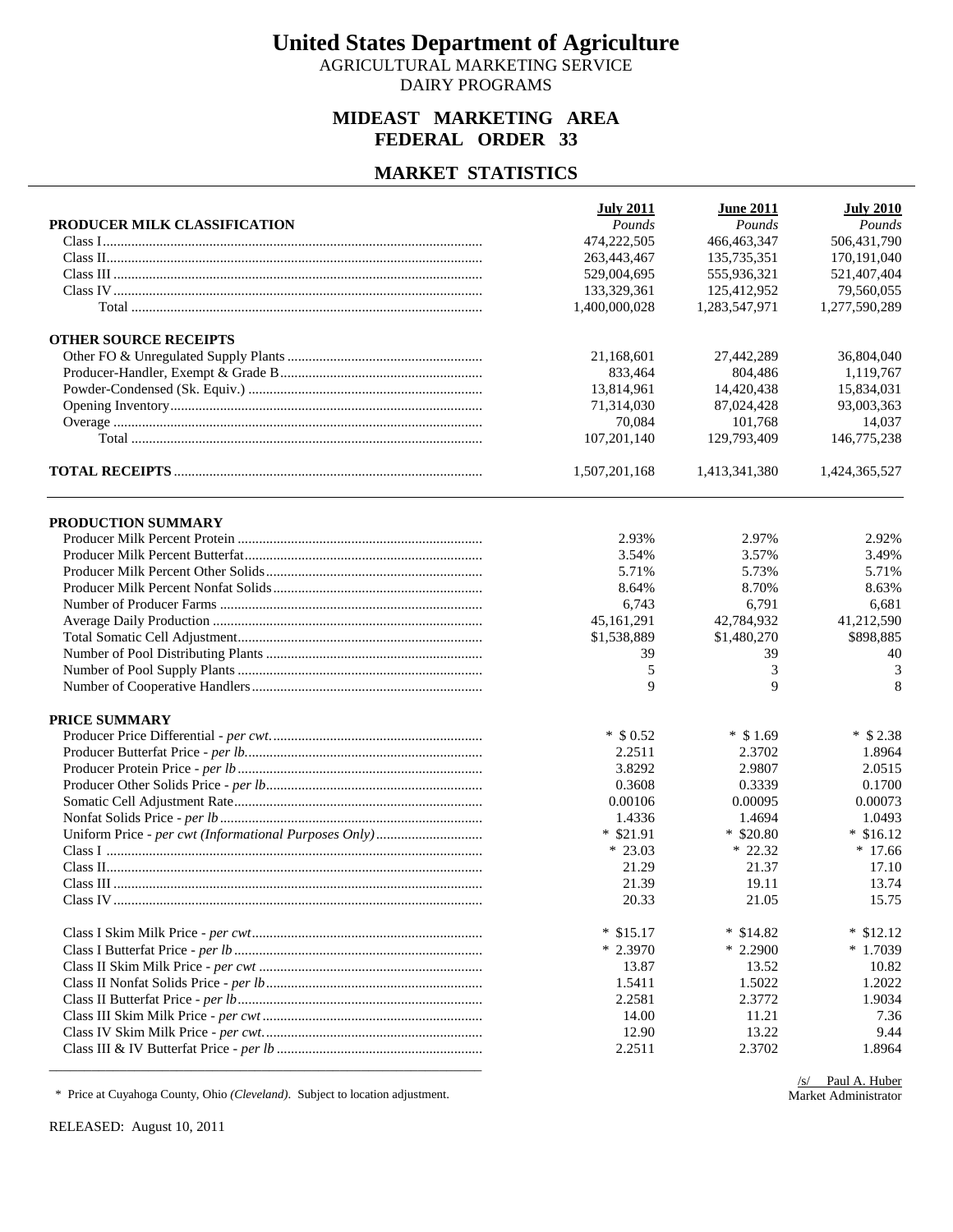AGRICULTURAL MARKETING SERVICE DAIRY PROGRAMS

### **MIDEAST MARKETING AREA FEDERAL ORDER 33**

#### **MARKET STATISTICS**

|                              | <b>August 2011</b> | <b>July 2011</b> | <b>August 2010</b> |
|------------------------------|--------------------|------------------|--------------------|
| PRODUCER MILK CLASSIFICATION | Pounds             | Pounds           | Pounds             |
|                              | 534,314,392        | 474,222,505      | 526,439,725        |
|                              | 286,997,789        | 263,443,467      | 209,628,356        |
|                              | 490,579,385        | 529,004,695      | 475,934,867        |
|                              | 100,465,423        | 133,329,361      | 51,874,674         |
|                              | 1,412,356,989      | 1,400,000,028    | 1,263,877,622      |
| <b>OTHER SOURCE RECEIPTS</b> |                    |                  |                    |
|                              | 46,212,424         | 21,168,601       | 38,499,246         |
|                              | 896,054            | 833,464          | 1,155,630          |
|                              | 19,962,923         | 13,814,961       | 14,583,339         |
|                              | 88,917,002         | 71,314,030       | 93,017,936         |
|                              | 18,023             | 70.084           | $\theta$           |
|                              | 156,006,426        | 107,201,140      | 147,256,151        |
|                              | 1,568,363,415      | 1,507,201,168    | 1,411,133,773      |
| PRODUCTION SUMMARY           |                    |                  |                    |
|                              | 2.98%              | 2.93%            | 2.95%              |
|                              | 3.55%              | 3.54%            | 3.51%              |
|                              | 5.69%              | 5.71%            | 5.69%              |
|                              | 8.67%              | 8.64%            | 8.64%              |
|                              | 6,710              | 6,743            | 6,852              |
|                              | 45,559,903         | 45,161,291       | 40,770,246         |
|                              | \$1,329,822        | \$1,538,889      | \$899,366          |
|                              | 40                 | 39               | 40                 |
|                              | 6                  | 5                | 5                  |
|                              | 9                  | 9                | 8                  |
|                              |                    |                  |                    |
| PRICE SUMMARY                |                    |                  |                    |
|                              | $*$ \$ 0.62        | $*$ \$ 0.52      | $*$ \$1.58         |
|                              | 2.2985             | 2.2511           | 2.0336             |
|                              | 3.8305             | 3.8292           | 2.3788             |
|                              | 0.3811             | 0.3608           | 0.1647             |
|                              | 0.00107            | 0.00106          | 0.00080            |
|                              | 1.3920             | 1.4336           | 0.9780             |
|                              | $*$ \$22.29        | $*$ \$21.91      | $*$ \$16.76        |
|                              | $* 23.43$          | $*23.03$         | $* 17.77$          |
|                              | 21.55              | 21.29            | 16.98              |
|                              | 21.67              | 21.39            | 15.18              |
|                              | 20.14              | 20.33            | 15.61              |
|                              | $*$ \$16.05        | $*$ \$15.17      | $*$ \$11.49        |
|                              | $*2.2696$          | $*2.3970$        | $*1.9099$          |
|                              | 13.97              | 13.87            | 10.19              |
|                              | 1.5522             | 1.5411           | 1.1322             |
|                              | 2.3055             | 2.2581           | 2.0406             |
|                              | 14.12              | 14.00            | 8.35               |
|                              | 12.53              | 12.90            | 8.80               |
|                              | 2.2985             | 2.2511           | 2.0336             |
|                              |                    |                  |                    |

\* Price at Cuyahoga County, Ohio *(Cleveland)*. Subject to location adjustment.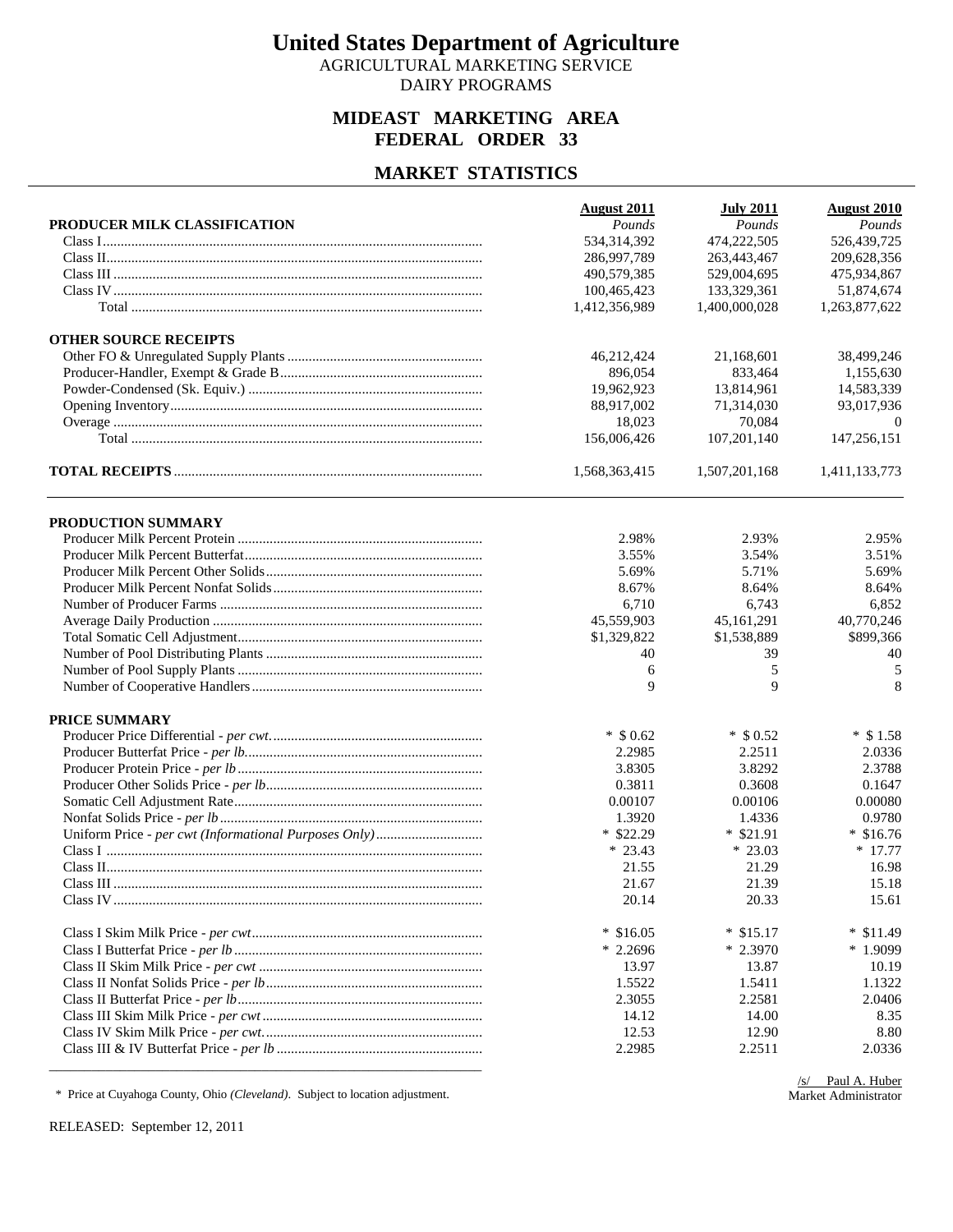AGRICULTURAL MARKETING SERVICE DAIRY PROGRAMS

### **MIDEAST MARKETING AREA FEDERAL ORDER 33**

#### **MARKET STATISTICS**

| Pounds<br>Pounds<br>Pounds<br>PRODUCER MILK CLASSIFICATION<br>544,532,102<br>542,862,735<br>534, 314, 392<br>245,852,357<br>286,997,789<br>176,926,897<br>447,383,798<br>490,579,385<br>472,197,768<br>71,139,092<br>100,465,423<br>58,276,732<br>1,307,237,982<br>1,412,356,989<br>1,251,933,499<br><b>OTHER SOURCE RECEIPTS</b><br>38,240,792<br>45,690,299<br>46,212,424<br>977,753<br>896.054<br>1,086,441<br>16,285,192<br>19.962.923<br>12,817,657<br>89,570,132<br>88,917,002<br>103,229,925<br>85,867<br>18,023<br>43,305<br>152,609,243<br>155,418,120<br>156,006,426<br>1,459,847,225<br>1,568,363,415<br>1,407,351,619<br>PRODUCTION SUMMARY<br>3.07%<br>2.98%<br>3.05%<br>3.55%<br>3.65%<br>3.61%<br>5.70%<br>5.69%<br>5.69%<br>8.67%<br>8.77%<br>8.74%<br>6,697<br>6,710<br>6,877<br>43,574,599<br>45,559,903<br>41,731,117<br>\$1,356,256<br>\$1,329,822<br>\$1,155,972<br>40<br>40<br>40<br>4<br>6<br>6<br>9<br>9<br>8<br>PRICE SUMMARY<br>$*$ \$ 2.08<br>$*$ \$ 0.62<br>$*$ \$1.00<br>2.2005<br>2.2985<br>2.4044<br>3.0282<br>3.8305<br>2.3057<br>0.4053<br>0.3811<br>0.1673<br>0.00085<br>0.00093<br>0.00107<br>0.9608<br>1.3623<br>1.3920<br>$*$ \$21.15<br>$*$ \$22.29<br>$*$ \$17.26<br>$*23.78$<br>$*17.50$<br>$*23.43$<br>17.60<br>20.55<br>21.55<br>19.07<br>21.67<br>16.26<br>19.53<br>20.14<br>16.76<br>$*$ \$16.16<br>$*$ \$16.05<br>$*$ \$10.79<br>$*2.2696$<br>$*2.3375$<br>$*2.0247$<br>13.29<br>13.97<br>9.49<br>1.4767<br>1.5522<br>1.0544<br>2.2075<br>2.3055<br>2.4114<br>14.12<br>11.78<br>8.13<br>12.26<br>12.53<br>8.65<br>2.2985<br>2.2005<br>2.4044 | September 2011 | <b>August 2011</b> | September 2010 |
|-------------------------------------------------------------------------------------------------------------------------------------------------------------------------------------------------------------------------------------------------------------------------------------------------------------------------------------------------------------------------------------------------------------------------------------------------------------------------------------------------------------------------------------------------------------------------------------------------------------------------------------------------------------------------------------------------------------------------------------------------------------------------------------------------------------------------------------------------------------------------------------------------------------------------------------------------------------------------------------------------------------------------------------------------------------------------------------------------------------------------------------------------------------------------------------------------------------------------------------------------------------------------------------------------------------------------------------------------------------------------------------------------------------------------------------------------------------------------------------------------------------------------------------------------------------------------------------------|----------------|--------------------|----------------|
|                                                                                                                                                                                                                                                                                                                                                                                                                                                                                                                                                                                                                                                                                                                                                                                                                                                                                                                                                                                                                                                                                                                                                                                                                                                                                                                                                                                                                                                                                                                                                                                           |                |                    |                |
|                                                                                                                                                                                                                                                                                                                                                                                                                                                                                                                                                                                                                                                                                                                                                                                                                                                                                                                                                                                                                                                                                                                                                                                                                                                                                                                                                                                                                                                                                                                                                                                           |                |                    |                |
|                                                                                                                                                                                                                                                                                                                                                                                                                                                                                                                                                                                                                                                                                                                                                                                                                                                                                                                                                                                                                                                                                                                                                                                                                                                                                                                                                                                                                                                                                                                                                                                           |                |                    |                |
|                                                                                                                                                                                                                                                                                                                                                                                                                                                                                                                                                                                                                                                                                                                                                                                                                                                                                                                                                                                                                                                                                                                                                                                                                                                                                                                                                                                                                                                                                                                                                                                           |                |                    |                |
|                                                                                                                                                                                                                                                                                                                                                                                                                                                                                                                                                                                                                                                                                                                                                                                                                                                                                                                                                                                                                                                                                                                                                                                                                                                                                                                                                                                                                                                                                                                                                                                           |                |                    |                |
|                                                                                                                                                                                                                                                                                                                                                                                                                                                                                                                                                                                                                                                                                                                                                                                                                                                                                                                                                                                                                                                                                                                                                                                                                                                                                                                                                                                                                                                                                                                                                                                           |                |                    |                |
|                                                                                                                                                                                                                                                                                                                                                                                                                                                                                                                                                                                                                                                                                                                                                                                                                                                                                                                                                                                                                                                                                                                                                                                                                                                                                                                                                                                                                                                                                                                                                                                           |                |                    |                |
|                                                                                                                                                                                                                                                                                                                                                                                                                                                                                                                                                                                                                                                                                                                                                                                                                                                                                                                                                                                                                                                                                                                                                                                                                                                                                                                                                                                                                                                                                                                                                                                           |                |                    |                |
|                                                                                                                                                                                                                                                                                                                                                                                                                                                                                                                                                                                                                                                                                                                                                                                                                                                                                                                                                                                                                                                                                                                                                                                                                                                                                                                                                                                                                                                                                                                                                                                           |                |                    |                |
|                                                                                                                                                                                                                                                                                                                                                                                                                                                                                                                                                                                                                                                                                                                                                                                                                                                                                                                                                                                                                                                                                                                                                                                                                                                                                                                                                                                                                                                                                                                                                                                           |                |                    |                |
|                                                                                                                                                                                                                                                                                                                                                                                                                                                                                                                                                                                                                                                                                                                                                                                                                                                                                                                                                                                                                                                                                                                                                                                                                                                                                                                                                                                                                                                                                                                                                                                           |                |                    |                |
|                                                                                                                                                                                                                                                                                                                                                                                                                                                                                                                                                                                                                                                                                                                                                                                                                                                                                                                                                                                                                                                                                                                                                                                                                                                                                                                                                                                                                                                                                                                                                                                           |                |                    |                |
|                                                                                                                                                                                                                                                                                                                                                                                                                                                                                                                                                                                                                                                                                                                                                                                                                                                                                                                                                                                                                                                                                                                                                                                                                                                                                                                                                                                                                                                                                                                                                                                           |                |                    |                |
|                                                                                                                                                                                                                                                                                                                                                                                                                                                                                                                                                                                                                                                                                                                                                                                                                                                                                                                                                                                                                                                                                                                                                                                                                                                                                                                                                                                                                                                                                                                                                                                           |                |                    |                |
|                                                                                                                                                                                                                                                                                                                                                                                                                                                                                                                                                                                                                                                                                                                                                                                                                                                                                                                                                                                                                                                                                                                                                                                                                                                                                                                                                                                                                                                                                                                                                                                           |                |                    |                |
|                                                                                                                                                                                                                                                                                                                                                                                                                                                                                                                                                                                                                                                                                                                                                                                                                                                                                                                                                                                                                                                                                                                                                                                                                                                                                                                                                                                                                                                                                                                                                                                           |                |                    |                |
|                                                                                                                                                                                                                                                                                                                                                                                                                                                                                                                                                                                                                                                                                                                                                                                                                                                                                                                                                                                                                                                                                                                                                                                                                                                                                                                                                                                                                                                                                                                                                                                           |                |                    |                |
|                                                                                                                                                                                                                                                                                                                                                                                                                                                                                                                                                                                                                                                                                                                                                                                                                                                                                                                                                                                                                                                                                                                                                                                                                                                                                                                                                                                                                                                                                                                                                                                           |                |                    |                |
|                                                                                                                                                                                                                                                                                                                                                                                                                                                                                                                                                                                                                                                                                                                                                                                                                                                                                                                                                                                                                                                                                                                                                                                                                                                                                                                                                                                                                                                                                                                                                                                           |                |                    |                |
|                                                                                                                                                                                                                                                                                                                                                                                                                                                                                                                                                                                                                                                                                                                                                                                                                                                                                                                                                                                                                                                                                                                                                                                                                                                                                                                                                                                                                                                                                                                                                                                           |                |                    |                |
|                                                                                                                                                                                                                                                                                                                                                                                                                                                                                                                                                                                                                                                                                                                                                                                                                                                                                                                                                                                                                                                                                                                                                                                                                                                                                                                                                                                                                                                                                                                                                                                           |                |                    |                |
|                                                                                                                                                                                                                                                                                                                                                                                                                                                                                                                                                                                                                                                                                                                                                                                                                                                                                                                                                                                                                                                                                                                                                                                                                                                                                                                                                                                                                                                                                                                                                                                           |                |                    |                |
|                                                                                                                                                                                                                                                                                                                                                                                                                                                                                                                                                                                                                                                                                                                                                                                                                                                                                                                                                                                                                                                                                                                                                                                                                                                                                                                                                                                                                                                                                                                                                                                           |                |                    |                |
|                                                                                                                                                                                                                                                                                                                                                                                                                                                                                                                                                                                                                                                                                                                                                                                                                                                                                                                                                                                                                                                                                                                                                                                                                                                                                                                                                                                                                                                                                                                                                                                           |                |                    |                |
|                                                                                                                                                                                                                                                                                                                                                                                                                                                                                                                                                                                                                                                                                                                                                                                                                                                                                                                                                                                                                                                                                                                                                                                                                                                                                                                                                                                                                                                                                                                                                                                           |                |                    |                |
|                                                                                                                                                                                                                                                                                                                                                                                                                                                                                                                                                                                                                                                                                                                                                                                                                                                                                                                                                                                                                                                                                                                                                                                                                                                                                                                                                                                                                                                                                                                                                                                           |                |                    |                |
|                                                                                                                                                                                                                                                                                                                                                                                                                                                                                                                                                                                                                                                                                                                                                                                                                                                                                                                                                                                                                                                                                                                                                                                                                                                                                                                                                                                                                                                                                                                                                                                           |                |                    |                |
|                                                                                                                                                                                                                                                                                                                                                                                                                                                                                                                                                                                                                                                                                                                                                                                                                                                                                                                                                                                                                                                                                                                                                                                                                                                                                                                                                                                                                                                                                                                                                                                           |                |                    |                |
|                                                                                                                                                                                                                                                                                                                                                                                                                                                                                                                                                                                                                                                                                                                                                                                                                                                                                                                                                                                                                                                                                                                                                                                                                                                                                                                                                                                                                                                                                                                                                                                           |                |                    |                |
|                                                                                                                                                                                                                                                                                                                                                                                                                                                                                                                                                                                                                                                                                                                                                                                                                                                                                                                                                                                                                                                                                                                                                                                                                                                                                                                                                                                                                                                                                                                                                                                           |                |                    |                |
|                                                                                                                                                                                                                                                                                                                                                                                                                                                                                                                                                                                                                                                                                                                                                                                                                                                                                                                                                                                                                                                                                                                                                                                                                                                                                                                                                                                                                                                                                                                                                                                           |                |                    |                |
|                                                                                                                                                                                                                                                                                                                                                                                                                                                                                                                                                                                                                                                                                                                                                                                                                                                                                                                                                                                                                                                                                                                                                                                                                                                                                                                                                                                                                                                                                                                                                                                           |                |                    |                |
|                                                                                                                                                                                                                                                                                                                                                                                                                                                                                                                                                                                                                                                                                                                                                                                                                                                                                                                                                                                                                                                                                                                                                                                                                                                                                                                                                                                                                                                                                                                                                                                           |                |                    |                |
|                                                                                                                                                                                                                                                                                                                                                                                                                                                                                                                                                                                                                                                                                                                                                                                                                                                                                                                                                                                                                                                                                                                                                                                                                                                                                                                                                                                                                                                                                                                                                                                           |                |                    |                |
|                                                                                                                                                                                                                                                                                                                                                                                                                                                                                                                                                                                                                                                                                                                                                                                                                                                                                                                                                                                                                                                                                                                                                                                                                                                                                                                                                                                                                                                                                                                                                                                           |                |                    |                |
|                                                                                                                                                                                                                                                                                                                                                                                                                                                                                                                                                                                                                                                                                                                                                                                                                                                                                                                                                                                                                                                                                                                                                                                                                                                                                                                                                                                                                                                                                                                                                                                           |                |                    |                |
|                                                                                                                                                                                                                                                                                                                                                                                                                                                                                                                                                                                                                                                                                                                                                                                                                                                                                                                                                                                                                                                                                                                                                                                                                                                                                                                                                                                                                                                                                                                                                                                           |                |                    |                |
|                                                                                                                                                                                                                                                                                                                                                                                                                                                                                                                                                                                                                                                                                                                                                                                                                                                                                                                                                                                                                                                                                                                                                                                                                                                                                                                                                                                                                                                                                                                                                                                           |                |                    |                |
|                                                                                                                                                                                                                                                                                                                                                                                                                                                                                                                                                                                                                                                                                                                                                                                                                                                                                                                                                                                                                                                                                                                                                                                                                                                                                                                                                                                                                                                                                                                                                                                           |                |                    |                |
|                                                                                                                                                                                                                                                                                                                                                                                                                                                                                                                                                                                                                                                                                                                                                                                                                                                                                                                                                                                                                                                                                                                                                                                                                                                                                                                                                                                                                                                                                                                                                                                           |                |                    |                |
|                                                                                                                                                                                                                                                                                                                                                                                                                                                                                                                                                                                                                                                                                                                                                                                                                                                                                                                                                                                                                                                                                                                                                                                                                                                                                                                                                                                                                                                                                                                                                                                           |                |                    |                |
|                                                                                                                                                                                                                                                                                                                                                                                                                                                                                                                                                                                                                                                                                                                                                                                                                                                                                                                                                                                                                                                                                                                                                                                                                                                                                                                                                                                                                                                                                                                                                                                           |                |                    |                |
|                                                                                                                                                                                                                                                                                                                                                                                                                                                                                                                                                                                                                                                                                                                                                                                                                                                                                                                                                                                                                                                                                                                                                                                                                                                                                                                                                                                                                                                                                                                                                                                           |                |                    |                |
|                                                                                                                                                                                                                                                                                                                                                                                                                                                                                                                                                                                                                                                                                                                                                                                                                                                                                                                                                                                                                                                                                                                                                                                                                                                                                                                                                                                                                                                                                                                                                                                           |                |                    |                |
|                                                                                                                                                                                                                                                                                                                                                                                                                                                                                                                                                                                                                                                                                                                                                                                                                                                                                                                                                                                                                                                                                                                                                                                                                                                                                                                                                                                                                                                                                                                                                                                           |                |                    |                |

\* Price at Cuyahoga County, Ohio *(Cleveland)*. Subject to location adjustment.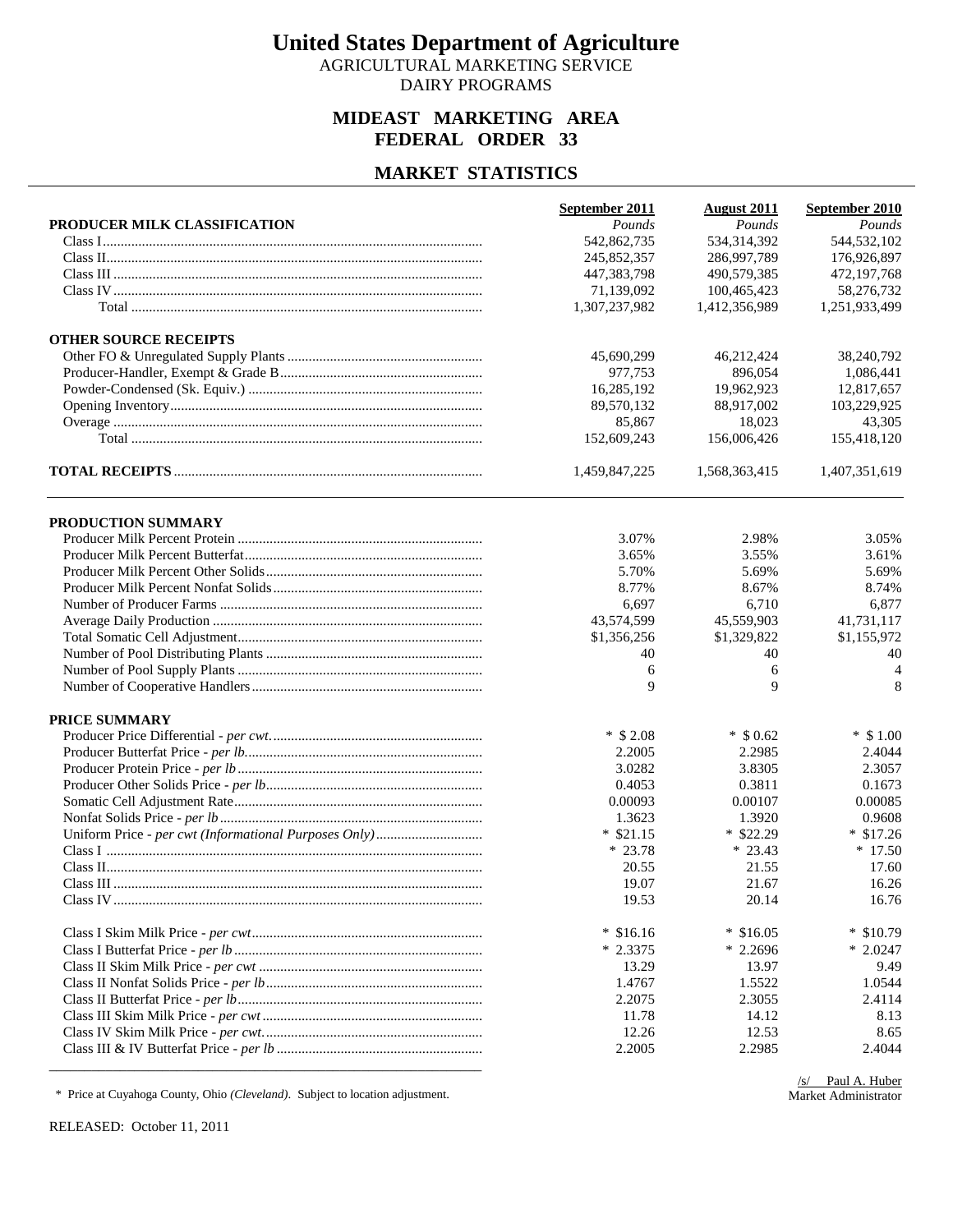AGRICULTURAL MARKETING SERVICE DAIRY PROGRAMS

### **MIDEAST MARKETING AREA FEDERAL ORDER 33**

#### **MARKET STATISTICS**

|                              | October 2011  | September 2011 | October 2010  |
|------------------------------|---------------|----------------|---------------|
| PRODUCER MILK CLASSIFICATION | Pounds        | Pounds         | Pounds        |
|                              | 537,707,162   | 542,862,735    | 546,616,502   |
|                              | 256,212,580   | 245,852,357    | 245,975,328   |
|                              | 527,842,968   | 447,383,798    | 501,293,510   |
|                              | 88,963,799    | 71,139,092     | 64,859,739    |
|                              | 1,410,726,509 | 1,307,237,982  | 1,358,745,079 |
| <b>OTHER SOURCE RECEIPTS</b> |               |                |               |
|                              | 37,100,001    | 45,690,299     | 31,188,826    |
|                              | 1,014,220     | 977,753        | 1,048,573     |
|                              | 15,551,632    | 16,285,192     | 10,985,293    |
|                              | 89,763,761    | 89,570,132     | 113,921,493   |
|                              | 903,104       | 85,867         | 380,210       |
|                              | 144,332,718   | 152,609,243    | 157,524,395   |
|                              | 1,555,059,227 | 1,459,847,225  | 1,516,269,474 |
| PRODUCTION SUMMARY           |               |                |               |
|                              | 3.16%         | 3.07%          | 3.14%         |
|                              | 3.76%         | 3.65%          | 3.74%         |
|                              | 5.70%         | 5.70%          | 5.69%         |
|                              | 8.86%         | 8.77%          | 8.83%         |
|                              | 6,656         | 6,697          | 6,906         |
|                              | 45,507,307    | 43,574,599     | 43,830,486    |
|                              | \$1,650,382   | \$1,356,256    | \$1,617,784   |
|                              | 39            | 40             | 41            |
|                              | 6             | 6              | 6             |
|                              | 8             | $*8$           | 7             |
| PRICE SUMMARY                |               |                |               |
|                              | ** $$1.20$    | ** $$2.08$     | ** $$0.62$    |
|                              | 1.9592        | 2.2005         | 2.4436        |
|                              | 2.9211        | 3.0282         | 2.4739        |
|                              | 0.4286        | 0.4053         | 0.1736        |
|                              | 0.00087       | 0.00093        | 0.00088       |
|                              | 1.3297        | 1.3623         | 0.9896        |
|                              | ** $$19.23$   | ** $$21.15$    | ** $$17.56$   |
|                              | ** $21.56$    | ** 23.78       | ** 18.58      |
|                              | 19.41         | 20.55          | 17.57         |
|                              | 18.03         | 19.07          | 16.94         |
|                              | 18.41         | 19.53          | 17.15         |
|                              | ** $$14.28$   | ** $$16.16$    | **<br>\$10.62 |
|                              | ** $2.2214$   | $** 2.3375$    | ** $2.3794$   |
|                              | 12.98         | 13.29          | 9.32          |
|                              | 1.4422        | 1.4767         | 1.0356        |
|                              | 1.9662        | 2.2075         | 2.4506        |
|                              | 11.58         | 11.78          | 8.69          |
|                              | 11.97         | 12.26          | 8.91          |
|                              | 1.9592        | 2.2005         | 2.4436        |

 <sup>\*</sup> Revised

\*\* Price at Cuyahoga County, Ohio *(Cleveland)*. Subject to location adjustment.

RELEASED: November 10, 2011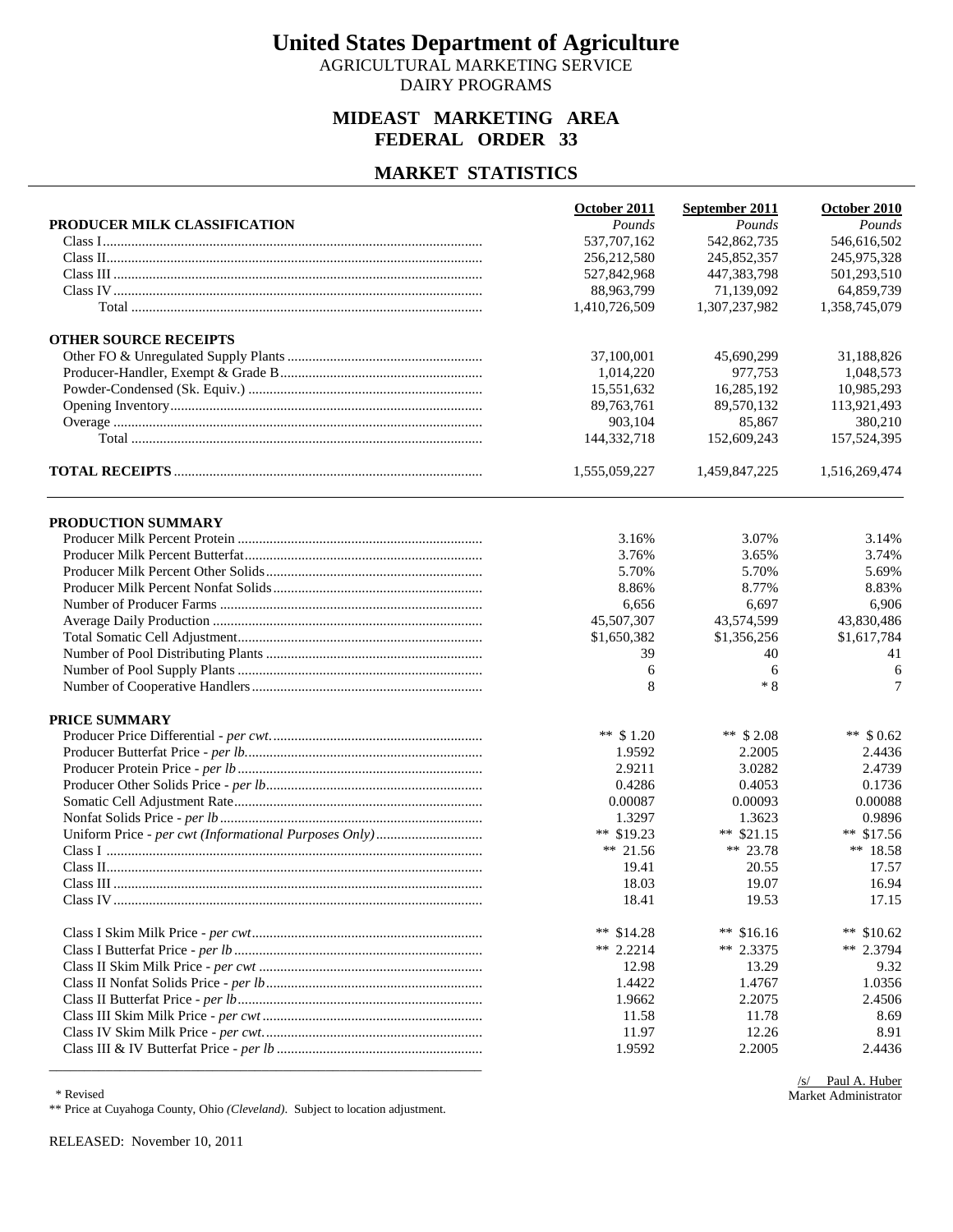AGRICULTURAL MARKETING SERVICE DAIRY PROGRAMS

### **MIDEAST MARKETING AREA FEDERAL ORDER 33**

#### **MARKET STATISTICS**

|                              | November 2011 | October 2011  | November 2010 |
|------------------------------|---------------|---------------|---------------|
| PRODUCER MILK CLASSIFICATION | Pounds        | Pounds        | Pounds        |
|                              | 540,401,400   | 537,707,162   | 557,114,011   |
|                              | 206,230,504   | 256, 212, 580 | 145,418,560   |
|                              | 472,023,474   | 527,842,968   | 456,212,343   |
|                              | 126,324,098   | 88,963,799    | 67,254,390    |
|                              | 1,344,979,476 | 1,410,726,509 | 1,225,999,304 |
| <b>OTHER SOURCE RECEIPTS</b> |               |               |               |
|                              | 33,732,776    | 37,100,001    | 29,351,466    |
|                              | 968,488       | 1,014,220     | 921,374       |
|                              | 15,263,106    | 15,551,632    | 10,821,132    |
|                              | 90,333,912    | 89,763,761    | 117,846,302   |
|                              | 99,895        | 903.104       | 612,285       |
|                              | 140,398,177   | 144,332,718   | 159,552,559   |
|                              | 1,485,377,653 | 1,555,059,227 | 1,385,551,863 |
| PRODUCTION SUMMARY           |               |               |               |
|                              | 3.19%         | 3.16%         | 3.18%         |
|                              | 3.80%         | 3.76%         | 3.82%         |
|                              | 5.70%         | 5.70%         | 5.70%         |
|                              | 8.89%         | 8.86%         | 8.88%         |
|                              | 6,605         | 6,656         | 6,831         |
|                              | 44,832,649    | 45,507,307    | 40,866,643    |
|                              | \$1,852,118   | \$1,650,382   | \$1,490,672   |
|                              | 39            | 39            | 41            |
|                              | 5             | 6             | 5             |
|                              | 9             | 8             | 7             |
| PRICE SUMMARY                |               |               |               |
|                              | $*$ \$ 0.11   | $*$ \$ 1.20   | $*$ \$1.58    |
|                              | 1.9508        | 1.9592        | 2.2422        |
|                              | 3.2341        | 2.9211        | 2.1981        |
|                              | 0.4521        | 0.4286        | 0.1797        |
|                              | 0.00092       | 0.00087       | 0.00081       |
|                              | 1.2716        | 1.3297        | 1.0172        |
|                              | $*$ \$19.18   | $*$ \$19.23   | $*$ \$17.02   |
|                              | $*20.45$      | $*21.56$      | $*19.24$      |
|                              | 19.26         | 19.41         | 17.21         |
|                              | 19.07         | 18.03         | 15.44         |
|                              | 17.87         | 18.41         | 16.68         |
|                              | $*$ \$14.16   | $*$ \$14.28   | $*$ \$10.98   |
|                              | $*1.9379$     | $* 2.2214$    | $*2.4695$     |
|                              | 12.86         | 12.98         | 9.68          |
|                              | 1.4289        | 1.4422        | 1.0756        |
|                              | 1.9578        | 1.9662        | 2.2492        |
|                              | 12.69         | 11.58         | 7.87          |
|                              | 11.44         | 11.97         | 9.15          |
|                              | 1.9508        | 1.9592        | 2.2422        |
|                              |               |               |               |

\* Price at Cuyahoga County, Ohio *(Cleveland)*. Subject to location adjustment.